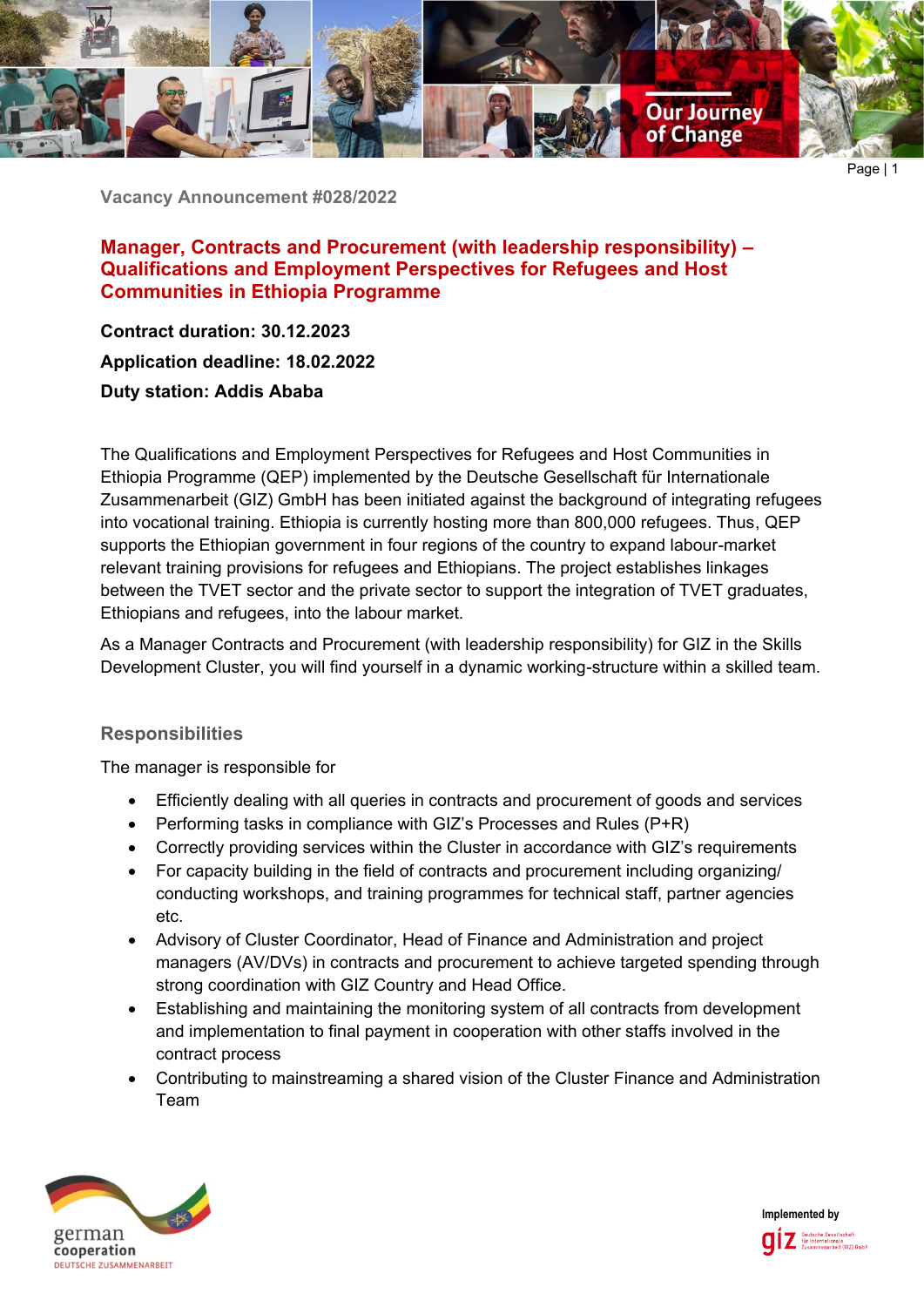

# **Tasks**

## **1. Dialogue with Head of Finance and Administration in Cluster**

The manager

• advises his/her superior (HoFA) in Cluster, Cluster Coordinator, project managers (AV/DVs) and other technical staff on questions relating to contracts and procurement of goods and services and on issues that are relevant to different groups in the cluster.

## **2. Management responsibility**

The manager

- is responsible for the business areas, orders and measures assigned within the section contract and procurement of goods and services and for managing all staff who report to him/her
- manages staff in accordance with management principles and guidelines to promote a sense of corporate identity, enable employees to carry out tasks independently and create scope for creativity and innovation
- is responsible for recruiting, selecting, grading, planning the assignment of and professional development of staff members who report to him/her
- is also responsible for monitoring, managing staff and ensuring that they provide costeffective services
- carries out the annual staff assessment and development talk for staff members who report to him/her
- Supports Cluster Coordinator, Head of Finance and Administration in the cluster, Project managers (AVs/DVs) of projects on procurement matters.

# **3. Contract and procurement-related tasks**

The manager

- ensures internal and external networking between different groups and thinks and acts outside the boundaries of the immediate team
- designs group and working procedures in line with objectives, requirements and the programme needs on cluster level
- organizes regular planning meetings with the projects in the cluster to coordinate regular procurement processes
- further develops monitoring instruments in contracts, procurement of goods and services and incorporates these into the overall context
- pro-actively updates heads of projects on required action from project side on procurement and contractual processes
- makes available expertise in the context of knowledge management and also advises external parties on issues from the manager's area of responsibility



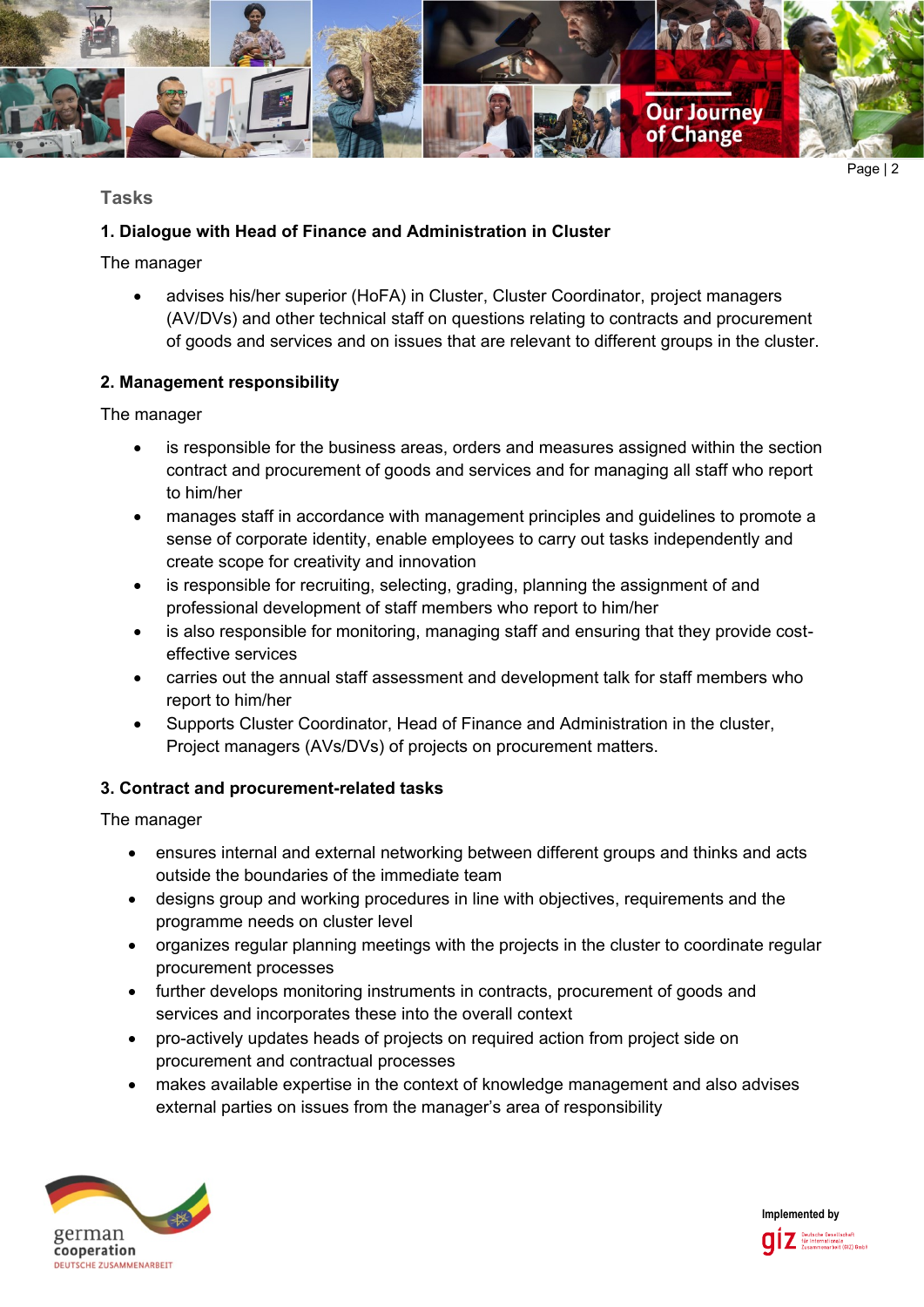

- networks with other units within the cluster as well as with GIZ Country office and considers management goals and requirements in providing services
- formulates solutions for complex issues and fundamental issues relating to contracts, procurement of goods and services
- oversees the tender processes including comparable quotations for local purchase of goods and services according to GIZ regulations
- oversees the monitoring system and follows up of service requests, equipment orders from all projects in the cluster
- oversees the filing documents in reference files or in DMS in line with GIZ's filing rules

## **4. Other duties/additional tasks**

The manager

• performs other duties and tasks at the request of management

# **Required qualifications, competences and experience**

### **Qualifications**

• MSc/MBA/master's degree in law, economics or similar area

### **Professional experience**

• At least 5 years' professional experience in a comparable position with management experience

### **Other knowledge, additional competences**

- Finely tuned organisational skills and ability to work on one's own initiative at the conceptional level
- Outstanding organizational skills.
- At least 3 years supervisory experience
- High IT affinity, extensive working knowledge of MS Office software, especially MS Excel and MS Teams. Work experience with SAP CoSoft and ProSoft would be a clear asset.
- Good communication and advisory skills.
- Fluent in English; knowledge of German language would be an asset.
- Trustworthy in handling sensitive and confidential data and information.
- Self-motivated and able to work independently.
- Willingness to upskill as required by the tasks to be performed corresponding measures are agreed with management